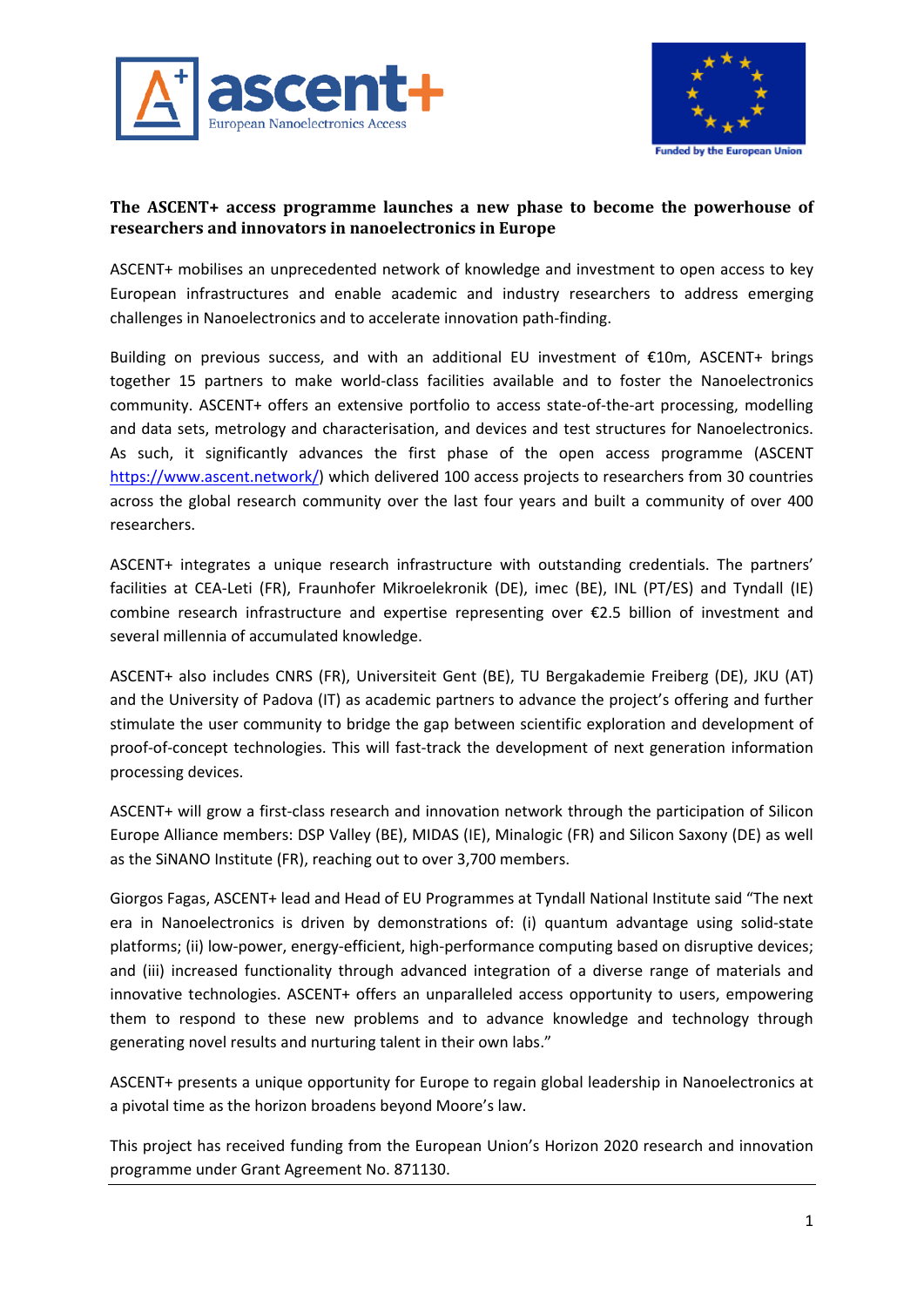#### **About the ASCENT+ Partners**

**Tyndall National Institute** is a leading European research centre in integrated ICT hardware and systems. Central to Tyndall's mission is delivering economic impact through research excellence. We work with industry and academia to transform research into products in our core market areas of communications, agri-tech, energy, environment and health.

Tyndall is home to a high-tech national research infrastructure unique in Ireland and is key to the national economy. Tyndall uses its facilities and expertise to support industry and academia globally and provides large numbers of highly qualified graduate students. Our researchers have won numerous awards for their ground-breaking research on new materials, devices and systems across micro/nanoelectronics and photonics, including in the areas of ICT for Health, smart farming, wearables and the industrial Internet of Things (IoT).

We are also a lead partner in European research programmes. In H2020, we deliver value to European research in 99 projects so far (16 as coordinator).

# *Further information on TYNDALL can be found at www.tyndall.ie*

**Imec** is a world-leading research and innovation hub in nanoelectronics and digital technologies. The combination of our widely acclaimed leadership in microchip technology and profound software and ICT expertise is what makes us unique. By leveraging our world-class infrastructure and local and global ecosystem of partners across a multitude of industries, we create groundbreaking innovation in application domains such as healthcare, smart cities and mobility, logistics and manufacturing, energy and education.

 As a trusted partner for companies, start-ups and universities we bring together more than 4,000 brilliant minds from almost 100 nationalities. Imec is headquartered in Leuven, Belgium and has distributed R&D groups at a number of Flemish universities, in the Netherlands, Taiwan, USA, and offices in China, India and Japan. In 2019, imec's revenue (P&L) totaled 640 million euro.

# *Further information on imec can be found at www.imec-int.com*

Leti, a technology research institute at CEA, is a global leader in miniaturization technologies enabling smart, energy-efficient and secure solutions for industry. Founded in 1967, CEA-Leti pioneers micro-& nanotechnologies, tailoring differentiating applicative solutions for global companies, SMEs and startups. CEA-Leti tackles critical challenges in healthcare, energy and digital migration. From sensors to data processing and computing solutions, CEA-Leti's multidisciplinary teams deliver solid expertise, leveraging world-class pre-industrialization facilities. With a staff of more than 1,900, a portfolio of 3,100 patents, 10,000 sq. meters of cleanroom space and a clear IP policy, the institute is based in Grenoble, France, and has offices in Silicon Valley and Tokyo. CEA-Leti has launched 65 startups and is a member of the Carnot Institutes network.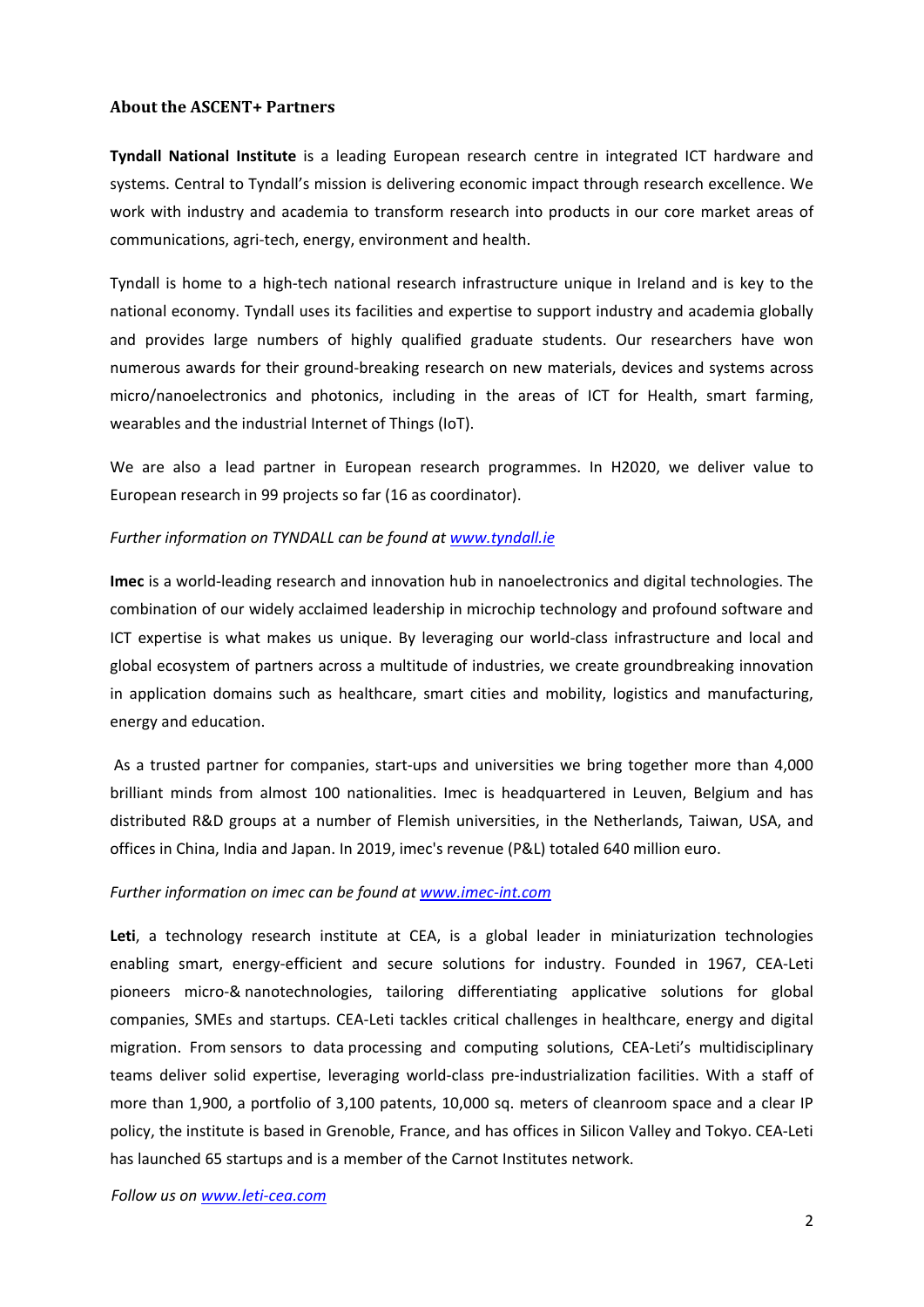**Fraunhofer-Gesellschaft**, headquartered in Germany, is the world's leading applied research organization. Fraunhofer develops key technologies that are vital for the future and enables the commercial exploitation of this work by business and industry, thus playing a central role in the innovation process. Today, Fraunhofer-Gesellschaft operates over 74 institutes and research institutions with 28,000 employees. Current annual research budget amounts to €2.8 billion. Thereof, €2.3 billion are generated through contract research, including roughly €95 million funded by the European Commission. The Fraunhofer Group for Microelectronics consists of 11 institutes with a combined staff of over 3600 and an annual operational budget of over €500 million. The technology spectrum ranges from 300mm CMOS technologies to hetero-integrated smart devices and novel end user applications. Together with 2 additional institutes of the Leibniz association these institutes are the Research Fab Microelectronics Germany, FMD, the backbone of research and development in microelectronics in Germany.

#### *More information on: www.mikroelektronik.fraunhofer.de*

The **International Iberian Nanotechnology Laboratory** (INL), is the first and, so far, the only, international research organization in Europe in the field of nanotechnology. INL had been established in 2005 by a joint decision of the Governments of Portugal and Spain, with the mission to perform cutting-edge interdisciplinary research and development in nanoscience and nanotechnology and to function as an innovation integrator in multiple application domains.

Operating since late 2010, following an investment of 100 M€, INL is on the Portuguese Road Map of Research Infrastructures. INL is currently financed by member-state contributions, competitive funds from national and international calls, and fees from users and industry. The research and development environment at INL includes a state-of-the-art cleanroom for nanofabrication and comprehensive facilities for testing and nanocharacterization of devices and materials. At the beginning of 2020, there were 368 people of over 40 nationalities working at INL, 312 of them researchers.

#### *More information on: https://inl.int*

The **SiNANO Institute** is the European Academic and Scientific Association for Nanoelectronics, gathering 22 reknown Universities and Research Centers from 13 European countries. Sinano carries out a role of representation and coordination of the associated Organizations in order to strengthen the impact of the research activities at EU level in this very important field for many future applications and markets.

Members of the Institute are particularly exploring disruptive science and technology aspects for long term to identify the most promising topics for future ICT and speed up technological innovation. Activities from More Moore, More than Moore, Beyond CMOS to Smart Systems and System Design are sound competences of Sinano.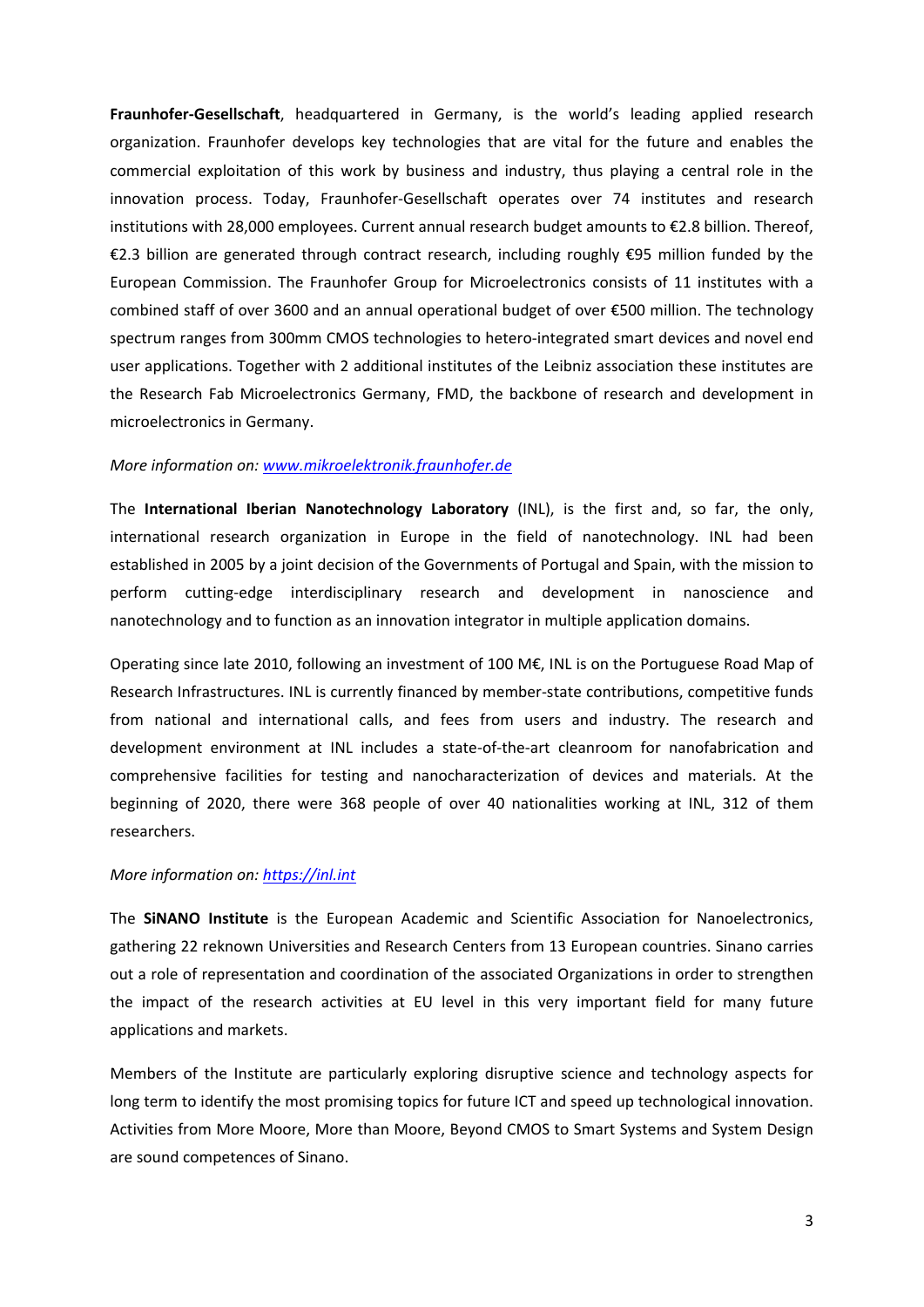We are also organizing international Workshops and Conferences to develop high competence levels in Europe, and participating in roadmap definition. In this respect, the Sinano Institute is the European representative of IRDS. Sinano plays an important role in European structuring and programs, in collaboration with Research Institutes and Industry, and strengthens the overall efficiency of the European research in Nanoelectronics.

#### *More information on: www.sinano.eu*

**MIDAS Ireland** is an industry led cluster consisting of over 60 member organisation from industry, educational, research and government agencies, working together to assist in the development of the electronics based systems sector in Ireland. MIDAS began in 1999 as the Microelectronics Industry Design Association with a focus mainly on the design of advanced integrated circuits. Today MIDAS Ireland represents the entire value chain, as the industry evolves to deliver more complete electronic and software system solutions with €13.5bn export revenue and €325m in annual R&D spend. MIDAS Ireland is the key enabler of networking and collaborative opportunities within our industry and represents the needs of the sector to government. It supports the upskilling of graduate and professional engineers to meet the ever changing needs of this 'deep tech' sector.

#### *More information on: www.MidasIreland.ie*

**DSP Valley** is the organization for companies creating, applying, and adapting to electronic solutions and digital technologies in the Low Countries. As a cluster organization, our mission is to Breed Digital Business through Collaborative Business Development. We do this for our members through local, regional, and international networks focused on 5 major areas: Smart City, Smart Health, Smart Mobility, Industry 4.0, Digital Technologies. DSP Valley takes part in European projects such as ASCENT+ as a further broadening of these activities, bringing expertise and a strong network to consortia.

Headquartered in Leuven, Belgium, DSP Valley also has offices in Eindhoven (NL), Antwerp (BE), and Hasselt (BE).

# *More information on: https://breedingdigitalbusiness.com*

**Minalogic** is a global innovation cluster for digital technologies serving France's Auvergne-Rhône-Alpes region. The cluster supports leading innovators by facilitating networking, fostering collaborative R&D, and providing companies with personalized assistance throughout all phases of business growth. The products and services developed by our members address most industries including ICT, healthcare, energy, advanced manufacturing and mobility.

Minalogic has 400 members, including academic laboratories, RTOs and 320 companies, among which 75% are SMEs. Our members develop and/or integrate components, materials, services and solutions based on innovative microelectronics, photonics and software.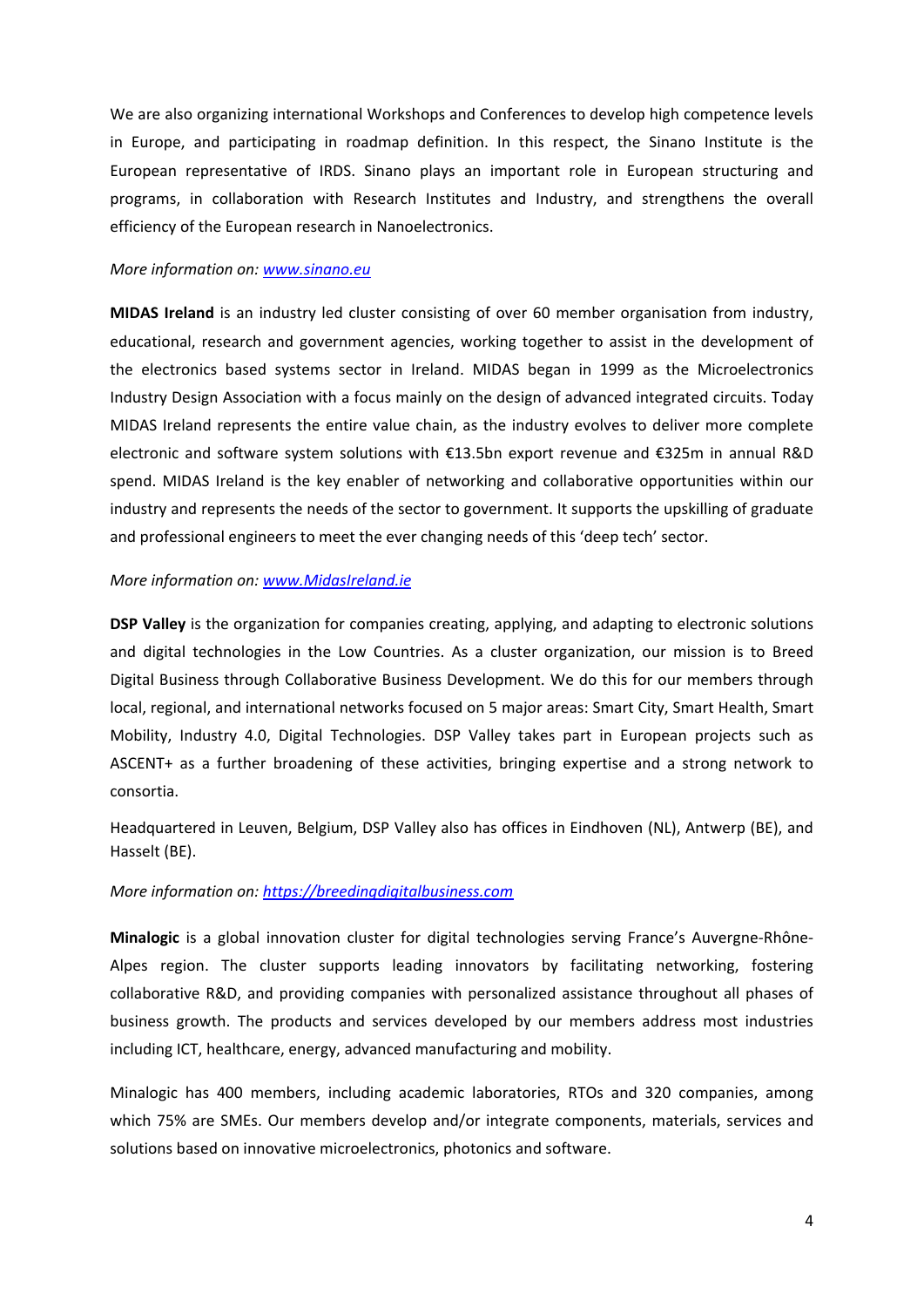The cluster has certified more than 450 projects that have secured total government funding of €838 million of the more than €2 billion in total R&D spending these projects represent. This resulted in 56 products and generated €3,6 billion in revenue.

Minalogic is a proud member of Silicon Europe and was awarded with Gold Label for Cluster Excellence for the  $2^{nd}$  time in 2016.

# *More information on: www.minalogic.com/en*

With more than 350 members, **Silicon Saxony e. V**. is the largest high-tech network in Saxony and one of the largest microelectronics and IT clusters in Germany and Europe. Since its foundation in 2000, Silicon Saxony has been a self-financed association linking manufacturers, suppliers, service providers, universities, research institutes, public institutions as well as industry-relevant start-ups in Saxony and beyond.

The cluster's focus is on technological trends of the present and future - e.g. artificial intelligence, robotics, automation, internet of things, sensors, energy efficiency as well as neuromorphic and edge computing. As a high-profile information, communication and cooperation platform, the association promotes the regional, national and international networking of its members by participating in and organizing industry events and projects.

Moreover, Silicon Saxony is one of the founding partners of Silicon Europe – an alliance of twelve European clusters for advanced electronics and software technologies.

Since 2012, the network bears the GOLD label for excellent cluster management by the European Cluster Excellence Initiative (ECEI).

# *More information on: www.silicon-saxony.de/en/home*

With about 18,000 students and over 2,500 faculty and staff members, **the Johannes Kepler University of Linz (JKU)** is one of the main universities in Austria. The Semiconductor Physics Division of the JKU, headed by Prof. Armando Rastelli (the JKU PI within ASCENT+), counts 5 permanent staff members, 5 engineers/technicians and about 30 Post Docs/PhD students. The group has a longlasting tradition in the field of epitaxial growth, structural and optical characterization of semiconductor quantum dots and operates a modern cleanroom equipped with instruments for epitaxial growth, lithography, metal and dielectric deposition, etching and bonding. Particularly relevant to this project is the experience on the development of strain-tunable sources of quantum light for applications in emerging quantum technologies.

# *More information on: www.jku.at/en*

**Ghent University** is a top 100 university and one of the major universities in Belgium, founded in 1817. Ghent University wants to be a creative community of staff, students and alumni, connected by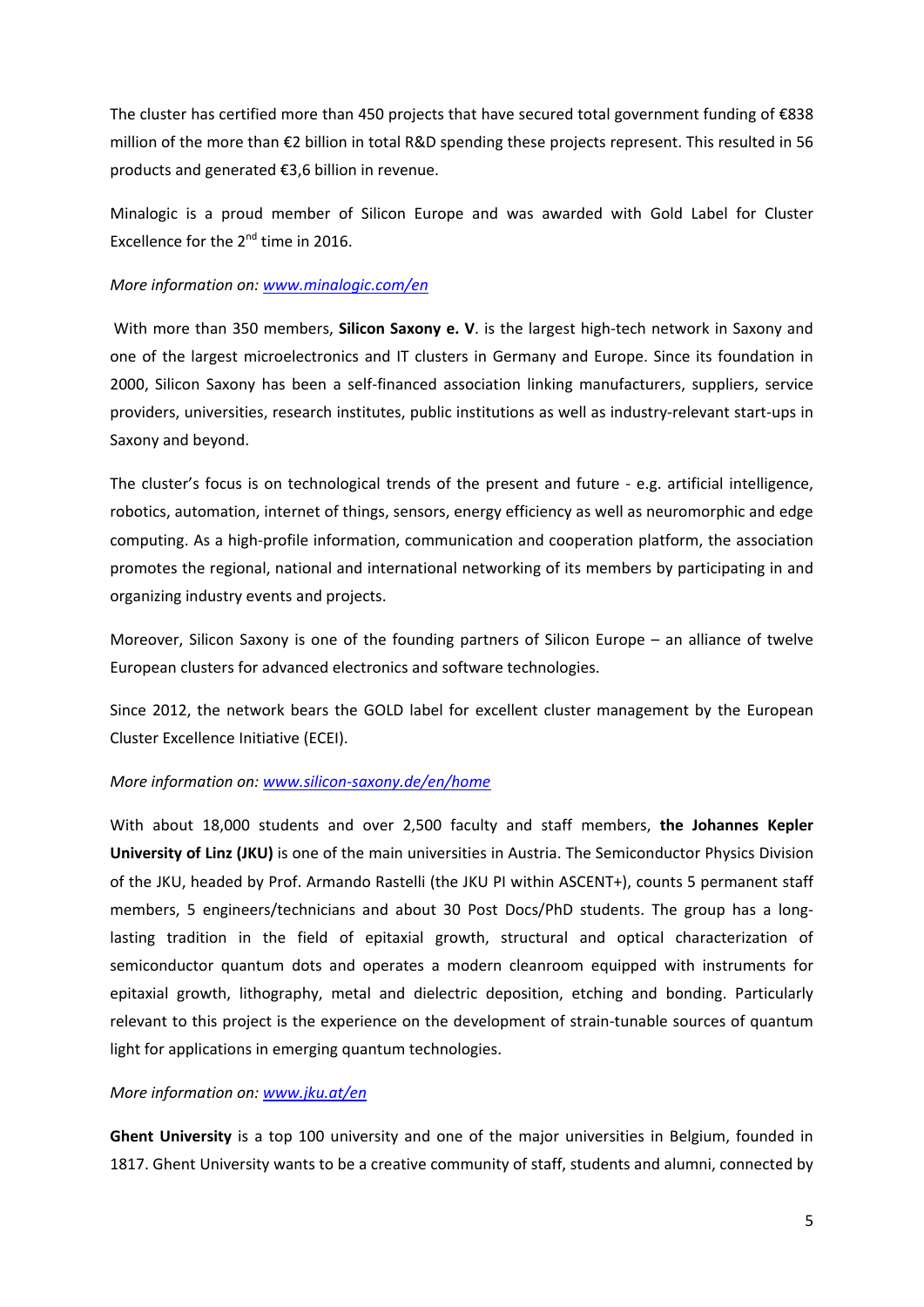the values the university upholds: engagement, openness and pluralism. Our motto is 'Dare to Think': we encourage students and staff members to adopt a critical approach.

Our 11 faculties offer more than 200 courses and conduct in-depth research within a wide range of scientific domains. Ghent University has about 9 000 staff members and over 45 000 students, of which about 12% are international. Ghent University also has a Global Campus in Songdo, South-Korea, as an important Asian hub for bio industry and life sciences.

Ghent University has very strong research activities including 66 ERC projects (June 2019), over 3 000 publications annually, 618 patents and 69 spin-offs in the last decade, and 22 business development centers which enable intensive collaboration with industry.

# *More information on: www.ugent.be/en*

**CNRS/IMEP**, Institute of Microelectronics, Electromagnetism and Photonics, with staff of 110 persons (60 permanents, 50 PhDs) belongs to the top French micro and nanotechnology research academic laboratories, particularly for micro- and nanoelectronics, microphotonics, microsystems and microwaves. CNRS/IMEP is focusing on CMOS and post-CMOS nanoelectronics, as well as new materials and smart devices such as i) advanced CMOS components on bulk silicon, SOI, SiGe and strained Si, ii) NW and nanometric quantum devices, iii) advanced device electrical characterization and simulation techniques. CNRS/IMEP has been very much involved in many FP6, FP7, and H2020 European projects during the last 15 years as coordinator and participant. CNRS/IMEP is collaborating with major technological centers in Europe as well as with main semiconductor industries (ST, SOITEC, GF…). CNRS/IMEP has a 30-year track record in the field of advanced characterization and modelling of semiconductor devices, especially on CMOS and emerging technologies.

# *More information on: https://imep-lahc.grenoble-inp.fr*

The **TU Bergakademie Freiberg**, as a resource university, focuses its research and teaching on how to deal responsibly with the finite resources of this earth. To this end, the six faculties develop efficient and alternative technologies for raw material extraction, energy technologies, materials and recycling processes and contribute significantly to solving economic and ecological challenges. With the engineering, natural, geo, material and economic sciences, the university combines all areas of modern raw materials research in the basic area and application-oriented research. About 4,000 students receive a scientifically sound and practice-oriented education in 72 courses of study. The TU Bergakademie Freiberg has a long history in semiconductor material research. In collaboration with local and international industrial partners and research institutes, the Institute of Applied Physics at the TU Bergakademie Freiberg accompanies the development process from the synthesis and characterization of the semiconductor material towards nanoelectronic devices.

*More information on: https://tu-freiberg.de/en*